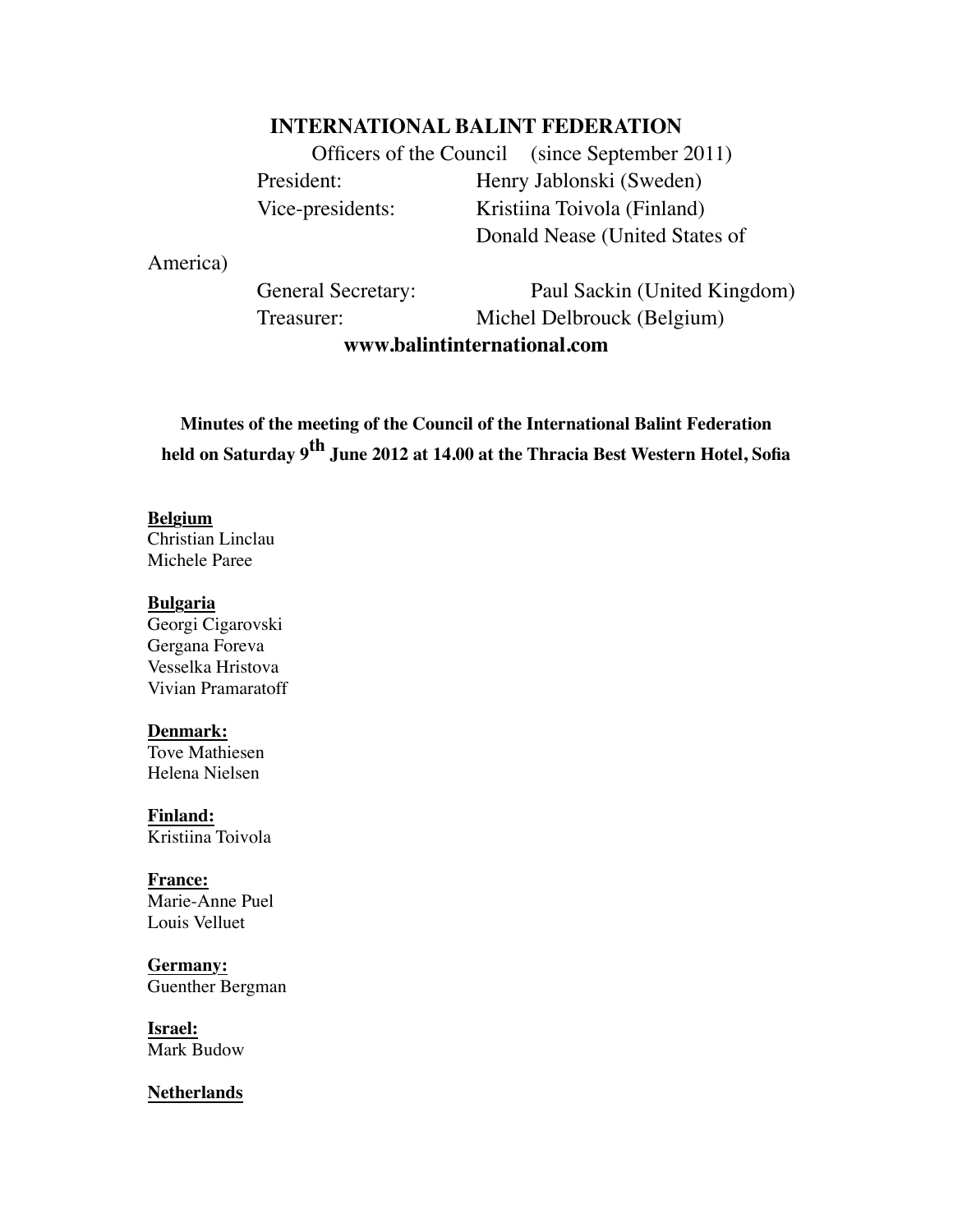Marieke van Schie

**Poland** Bohdan Wasilewski

# **Portugal:**

Jorge Brandao

#### **Romania:**

Tunde Baka Eniko-Eva Butyka Albert Veress Eva Veress

## **Sweden:**

Henry Jablonski

# **UK:**

Andrew Elder Paul Sackin John Salinsky David Watt

**• Welcome** Henry welcomed everyone to the meeting

**2. Apologies.** *Board members*: Michel Delbrouck and Don Nease. *Societies*: Austria, Croatia, AIPB, Italy, Russia, USA, Australia and NZ, Switzerland

Henry informed the council delegates that prominent members of the Federation Benyamin Maoz and Sanja Blazekovic-Milakovic were struggling with illness and that Heather Suckling was recovering from a recent operation. We sent them all our very best wishes

## **3. Minutes of previous meeting.** These were accepted

**4. Matters arising.** None

**5. Report from the Board a)** Kristiina began by saying how interesting she had found the reports from member societies and urged members to let us have details of national meetings and events. b) Paul then gave his secretary's report:

• There remain 23 Societies who are members of the IBF – no change since Bulgaria joined in 2012. We have individual members in Norway and Venezuela, and members in Iceland, Canada and Brazil who are members of other national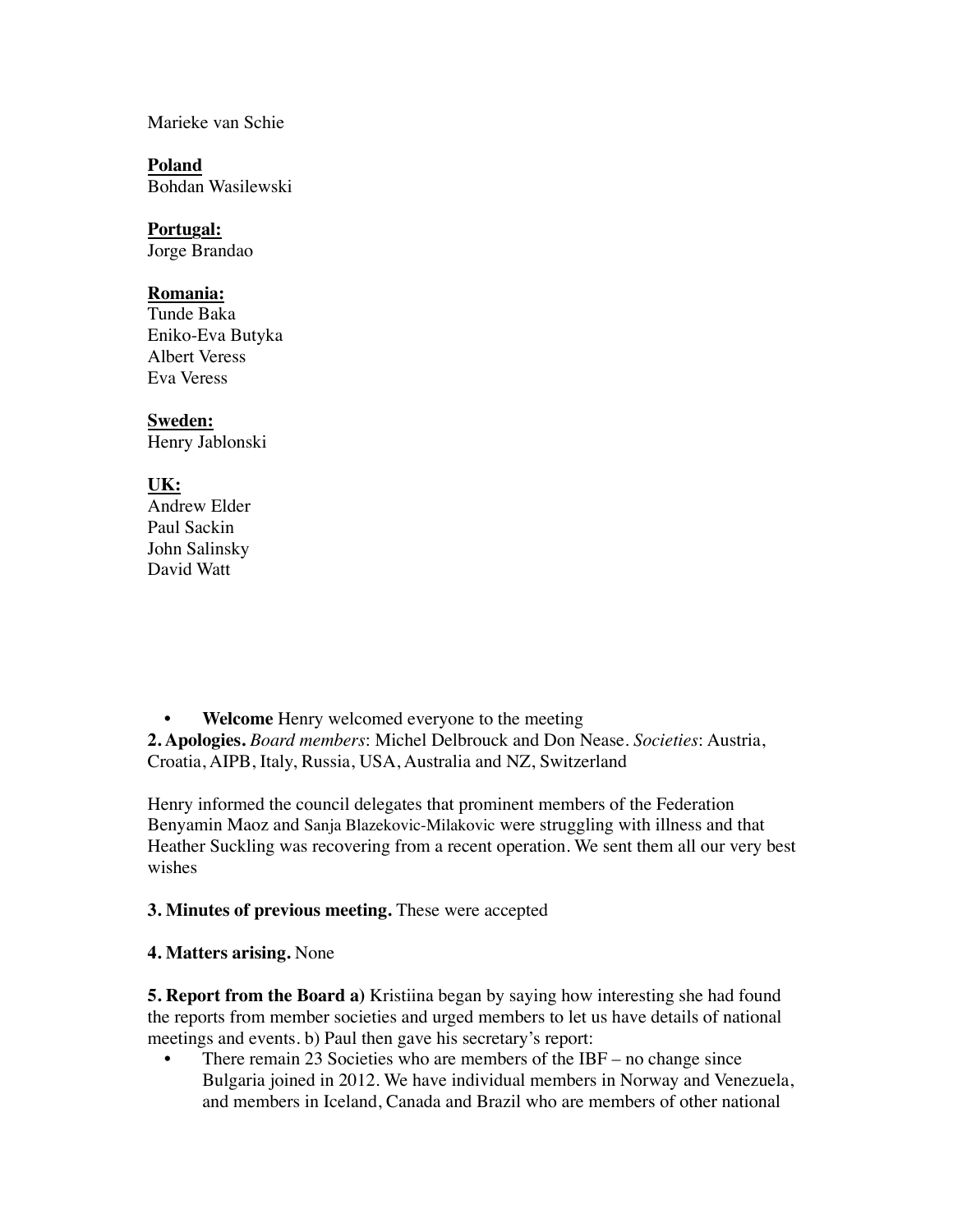societies. I understand that Brazil is hoping to form a national society and join the IBF soon.

- As of mid-May all societies except Bulgaria, Italy, Hungary and Croatia had paid their annual fees. They have all had a recent reminder.
- I recently circulated reports from national societies. Most societies produced a report. I have just received reports from the USA and Poland. These will be on the website with the others
- Heather is proving a very hard act to follow. I am most grateful to Henry and the other Board members for all their guidance and support to the new boy.
- Henry pointed out that the essential work of improving the structure of the IBF and formalising its state as an idealistic non-profit organization were primarily meant to provide a platform for the friendly informal good relationships between us all in the IBF global village. He would like to see more attention paid to regional cooperation and to increased participation in IBF events such as the Congress and Leadership conferences. He emphasised the importance of improving links between the 'Anglophone` and 'Francophone' world. To that end Henry had attended the SMB meeting in Strasbourg in 2010 from which came an invitation to the conference on 'Mort et Medicine' organised by the department of psychology at the University of Strasbourg in November 2011. There were two plenary Balint presentations by Henry and by Jean Maclouf and two Balint group sessions led by Jean and Francoise Auger that functioned really well despite quite a few inexperienced participants. Henry went on to report that he, Dorte Kjeldmand and John Salinsky had written two chapters in a book on Uncertainty in Primary Care edited by John Launer and Lucia Summers to be published later this year at Springer New York. The editors were delighted with the chapters. Heide Otten earlier this year published a well written book on Balint work "Professionalle Beziehungen" at Springer Berlin. Paul will circulate further details.

**6. Reports from National Societies** Kristiina thanked members for interesting contributions. Reports will all be on the IBF website including USA and Poland that arrived after the others had been circulated.

## **7. Secretary's Report** See above

**8. Treasurer's Report and asset management** In Michel's absence, Henry reported that the decision of the General Assembly at Philadelphia had now been implemented. Since December 2011the IBF is an international non-profit idealistic organisation based in Sweden. Bank accounts have been opened in Sweden and about half the assets have been transferred there. Originally the assets had been in Michel's name until he formed an 'Association du fait' with Jean Flechet. Henry pointed out that thanks to Michel´s integrity the IBF assets had been in the best of hands. The Swedish arrangement ensures that IBF assets stay as such regardless of the individuals dealing with them. Many international organisations are registered in this way. Some restructuring is necessary with this new arrangement and Michel felt that it was time to step down especially as he has had some medical problems and is very busy. Michel will withdraw when the transfer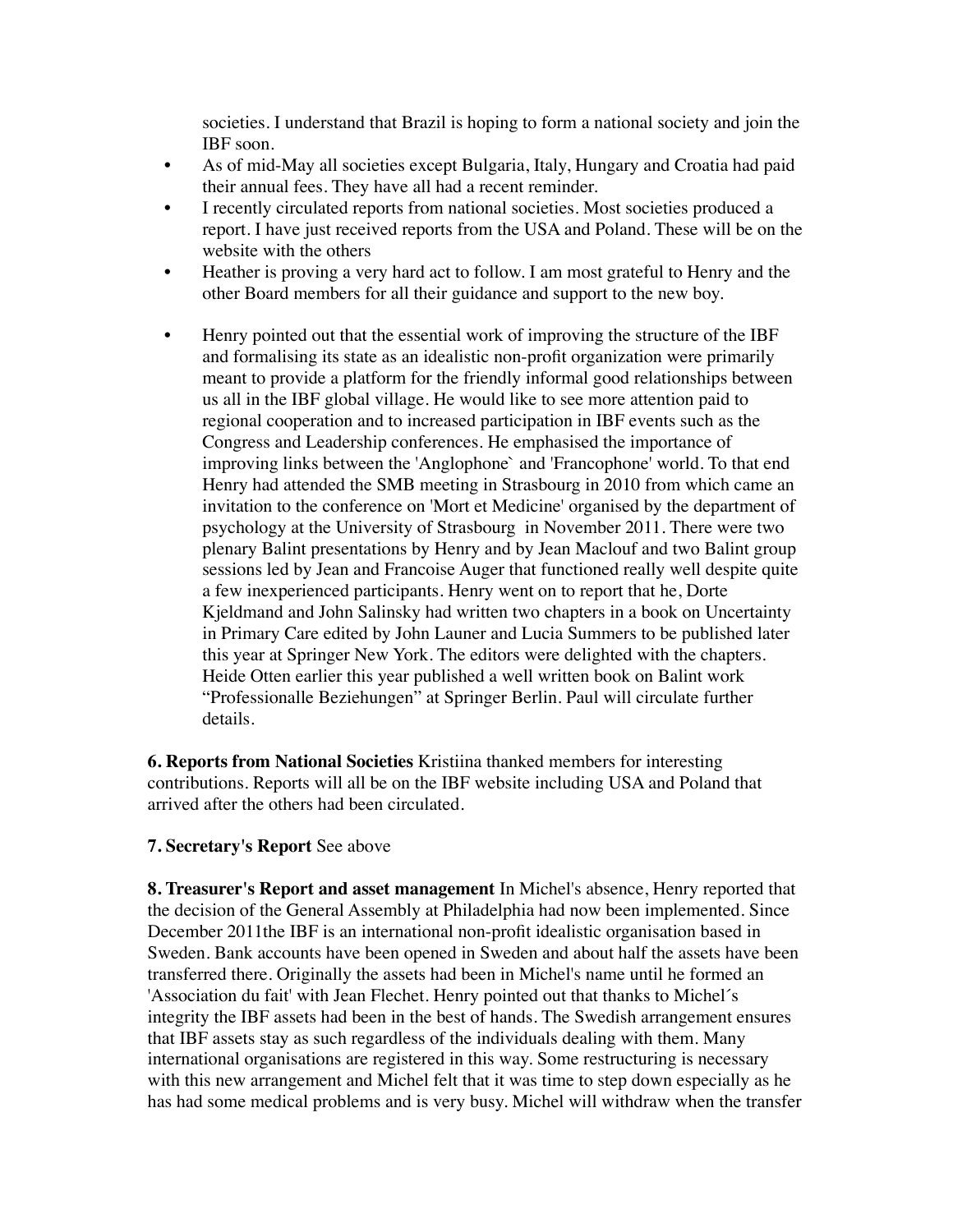of the assets has been completed. A Euro 'pocket' will still exist so that transactions can take place in Euros. In the interim, Henry, Don and Kristiina will handle the finances until a new Treasurer is elected in 2013. Some felt that the election should happen sooner; the statutes may need to be reviewed as they don't make clear what should happen if a Board member retires early. It was agreed that the Board could co-opt an interim Deputy Treasurer if necessary. The Council thanked Michel in his absence for all his hard work for the last 15 years. This was greeted with acclaim.

Michel's balance sheet for 2011/12 was agreed and the assets of over 60,000 Euros noted, though some expenses such as WONCA are still to come. Henry explained that these assets arose both because of Michel's care and also minimal reimbursement being sought by Board members and others. This means that there is a useful amount of money available for projects in the future Also we will be prepared if our successors expect greater reimbursement.

Avanza and Nordea are guaranteed for 1m SEK (about 100,000 Euros). There was some discussion about the assets and draft guidelines discussed. Some delegates felt that investment in stocks and shares was not a good idea but Henry pointed out that guaranteed bank accounts may offer interest well below the rate of inflation. Tove points out that any decisions taken by the Board would need to be agreed by the Council.

**9. China and other possible new members.** China had not yet responded to our request for clarification and amendment of their statutes. Heide is in China to lead a workshop again as she did in 2011, see previous GA minutes. No doubt the interest in Balint work in Beijing is significant

Marieke and Bohdan mentioned there is a psychosomatic society in Japan. The contact is Professor Scheufl. Guenther agreed to contact him. Guenther also mentioned Norbert Guenzl's contact in Iran. The late Sigmar Scheerer had planned contacts in the Ukraine. The Polish Society is well connected with Ukraine and a discussion about this was postponed till later in the day (see below). Henry also pointed out that IBF non-members and societies whose membership is pending are most welcome to attend IBF congresses, which provide a good opportunity to get to know one another.

**10. WONCA** WONCA meetings were now very expensive and Henry felt that we should carefully evaluate the Vienna meeting in July 2012 and probably not attend the Prague meeting in 2013. However in 2014 in Lisbon the organisers have indicated that Balint will be given a good presence.

**11. Leadership Conference in Charleroi** Andrew Elder and Michelle Parée gave a report. The conferences will be about the role of theory in leadership. Only 32 participants have registered so far including ten from Sweden, eight of whom are not very experienced. The work of the conference will mainly be in small groups. Paul will send out a reminder to IBF members, pointing out that the 'early bird' rate closes at the end of June. The Task Force was thanked for all its hard work.

**12. Guideline Proposals** 1. Leadership conferences. These were agreed with the proviso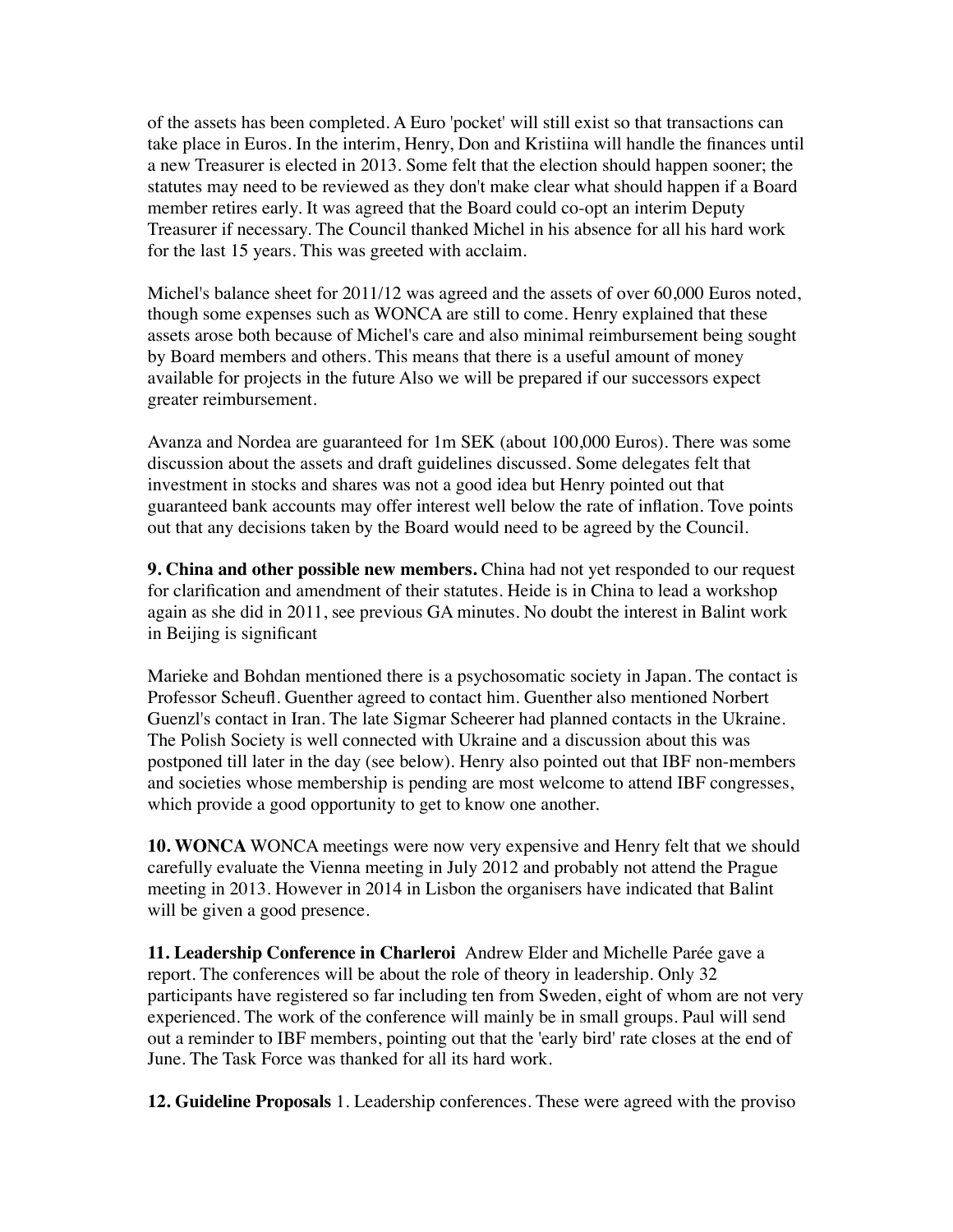that it should be clarified that task force members can also be reimbursed for one night of 'freestanding' meetings. 2. World Congresses. One typing error was noted and will be corrected. It was agreed by a qualified majority that sponsorship would be acceptable provided that it did **not** interfere with the work of the Congress. Otherwise the guidelines were agreed. 3. Council meetings. There was some discussion about these. Mark felt that a two-session meeting was too short for those coming a long way. Andrew felt that the guidelines could be more welcoming and supportive of national societies. Bohdan wondered if more discussion could take place online and one Council meeting per year might be enough. Marieke suggested that groups of nearby countries could meet and give ideas to the Board. David W thought that it was good to meet as long as most countries could come. Kristiina suggested that Skype etc. could be used so that those not present could play a part in the meetings. The Board agreed to look at these guidelines again. 4. Ascona. An amendment was agreed. One jury member will be chair and have a casting vote. Paul will circulate details of the 2013 prize and will also put the advert on the website. Members were asked to send details to all medical universities in their countries. Guenther mentioned that two Ascona Board members have retired. Five remain. The headquarters are being transferred to Basel, as it works better in German speaking Switzerland. It is hoped to have one IBF member on the Ascona Board. The economic situation means that the prize is decreasing in value.

**13. Translation Board** In Don's absence Paul reported that the Translation Board recommended an award of 1000 Euros for the translation into English of 'Lire Michael Balint' by Helene Oppenheim Gluckman. This recommendation was approved by the IBF Board in March 2012 and the money has been paid. The book is a short account of Balint's writings in the field both of psychoanalysis and of Balint groups. Perhaps the subtitle 'un clinicien pragmatique' sums Balint up well.

We have just received another request for support, this time from Bohdan Wasilewski. We shall be considering this in the coming weeks.

 Henry suggested that we could consider arranging the translation of part of Helene Gluckmann's book if she can't find a translator. If it is translated and she cannot find a publisher we could consider printing it and selling it at cost price to interested Balinters and others.

**14. Website** Deadline for submissions is 27th June. Societies who have not paid by then will be removed from the website.

**15. Comprehensive list of Balint literature** Andrew has been trying to digitalise out of print Balint titles. However lots of difficulties were pointed out by a very helpful Bodleian librarian, not least copyright. Andrew will continue to work on it.

**16. Balint film** There was no progress to report.

**17. 18th International Congress Heidelberg** Guenther reported that the organisers were looking for cheaper accommodation to help those from poorer countries. The theme of the congress is 'attachment and relationships'. Guenther asked for approval to have 3